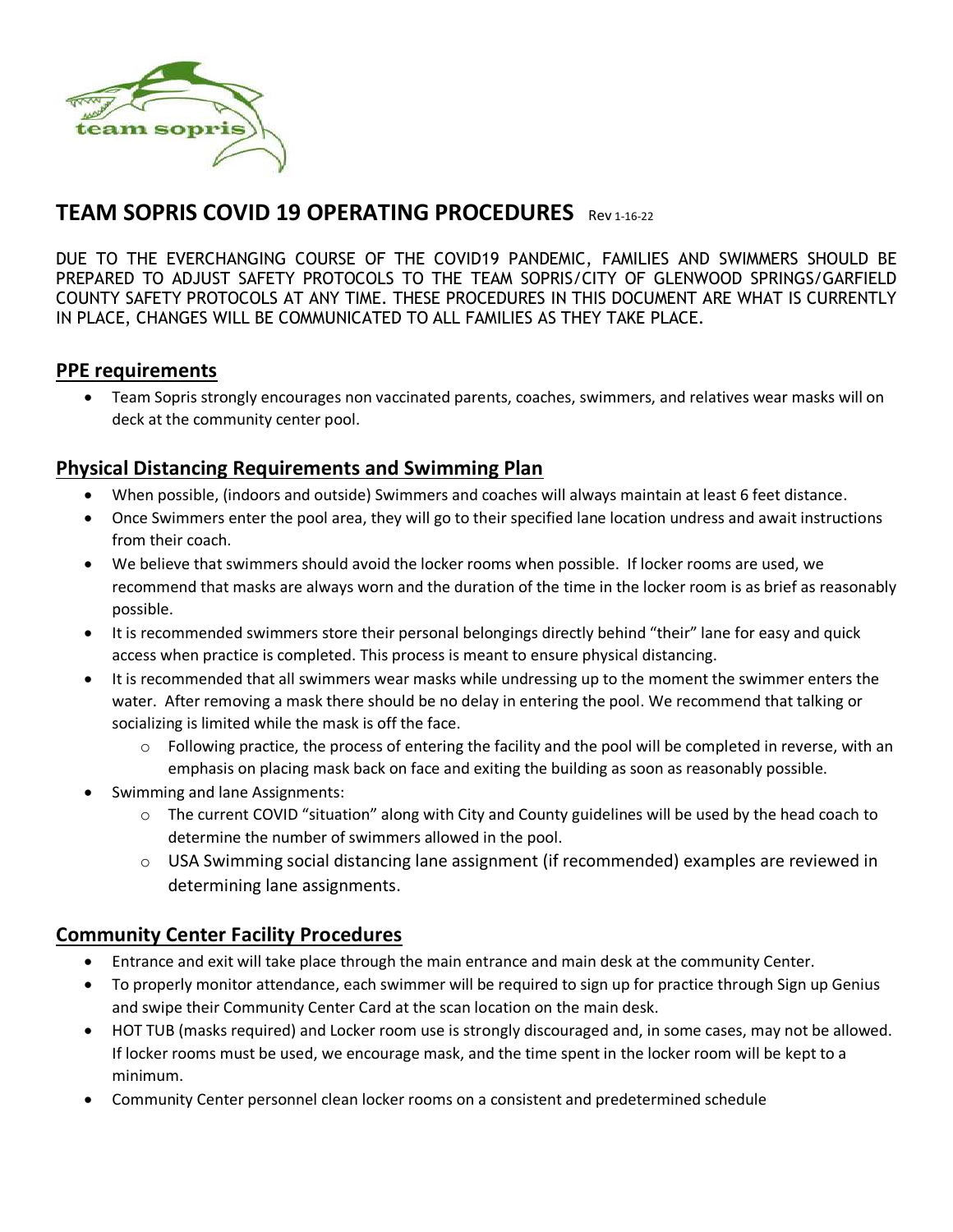# **Athlete/Family Protocol**

- To limit time in locker rooms, we recommend swimmers plan on arriving and departing in their swimsuit.
- Showering at the facility is discouraged, and in some situations may not be allowed. Changing should be done quickly and on deck when possible.
- Swimmers should leave the facility immediately at the completion of any practice.
- Parents are allowed on deck to speak with the coach or assist younger swimmers in arriving and preparing to leave the facility. Everyone is expected to practice physical distancing while on deck or waiting for their swimmers to exit.
- Swimmers should bring their own water bottle (already filled) and any other equipment required by their coach.
- Swimmers and coaches are asked to complete a personal daily health check, and not come to pool if showing symptoms.
- All families should have a waiver and consent form on file.
- For us all to stay healthy and be able to keep swimming, we ask our Swimmers to please practice responsible physical distancing when they are away from the pool as well.
- Should Team Sopris Board and coaches feel anyone is consistently not adhering to Safe COVID Practices, their family's participation in Team Sopris activities may be suspended.
- Criteria that must be met by athlete and anyone residing in their household to be eligible to attend practice:
	- $\circ$  Cannot have had contact with anyone who has tested positive for COVID-19 in the last 5 days.
	- $\circ$  Cannot have had a temperature over 100.4 degrees, a cough or difficulty breathing in the last 5 days.
- Any athlete or Coach experiencing any symptoms of a fever, recent cough, unusual fatigue, headache or has had any exposure to someone who has any symptoms should remain at home and seek medical treatment. Swimmers will be sent home if experiencing any health issues.
	- $\circ$  If any athlete or coach has a fever or symptoms of illnesses, they may not attend practice until 3-5 days after the fever or symptoms has ceased.
	- $\circ$  If Swimmers or coaches show symptoms of illness or test positive, Team Sopris and the Community Center must be immediately notified.
	- o Swimmers and coaches must see a physician and be cleared for training after being diagnosed or suspected to have COVID-19.

### **Exposure**

- Quarantine vs. Isolation
	- o You **[quarantine](https://www.cdc.gov/coronavirus/2019-ncov/your-health/quarantine-isolation.html#quarantine)** when you might have been exposed to the virus.
	- o You **[isolate](https://www.cdc.gov/coronavirus/2019-ncov/your-health/quarantine-isolation.html#isolation)** when you have been infected with the virus, even if you don't have symptoms.
- Quarantine if you have been in [close contact](https://www.cdc.gov/coronavirus/2019-ncov/php/contact-tracing/contact-tracing-plan/appendix.html#contact) (within 6 feet of someone for a cumulative total of 15 minutes or more over a 24-hour period) with someone who has COVID-19, unless you have been *fully vaccinated*. People who are fully vaccinated do NOT need to quarantine after contact with someone who had COVID-19 unless they have [symptoms.](https://www.cdc.gov/coronavirus/2019-ncov/symptoms-testing/symptoms.html) However, fully vaccinated people should get tested 3-5 days after their exposure, even if they don't have symptoms and wear a mask following exposure or until their test result is negative.

### **Isolation**

- Isolation is used to separate people infected with COVID-19 from those who are not infected.
- People who are in isolation should stay home until it's safe for them to be around others. At home, anyone sick or infected should separate from others, stay in a specific "sick room" or area, and use a separate bathroom (if available).